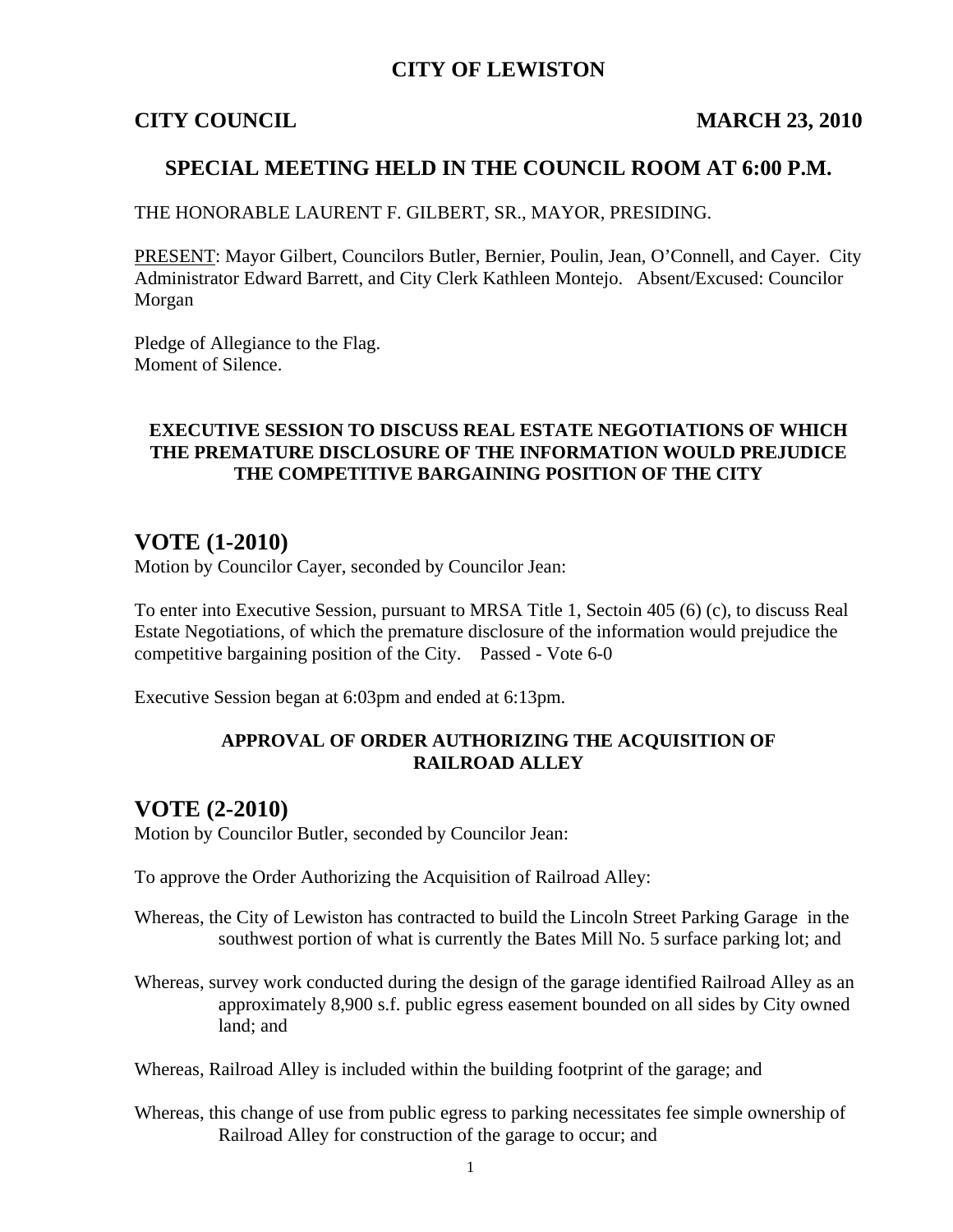- Whereas, Lewiston's Planning Board made City ownership of Railroad Alley a Condition of Approval for construction of the garage; and
- Whereas, it has been determined that Franklin Property Trust LLC is the current owner of record of Railroad Alley; and
- Whereas, Franklin Property Trust LLC has agreed to sell Railroad Alley to the City of Lewiston for ten dollars per square foot; and
- Whereas, the funds for this acquisition will be paid by the bond authorized by the City Council for construction of the garage;

Now, therefore, Be It Ordered by the City Council of the City of Lewiston that acquisition of Railroad Alley is hereby approved and the City Administrator is authorized to execute the Purchase and Sale Agreement and other documents necessary to complete the transaction.

Passed - Vote 5-1 (Councilor Bernier opposed)

### **APPROVAL OF ORDER AUTHORIZING IMPLEMENTATION OF THE FY2011 CIP PROJECT – SEWER LINE SLIP LINING – LISBON STREET TO LINCOLN STREET**

# **VOTE (3-2010)**

Motion by Councilor Butler, seconded by Councilor Jean:

To approve the Order authorizing implementation of FY2011 CIP Projec – Sewer Line Slip Lining – Lisbon Street to Lincoln Street:

- Whereas, a 48 inch brick sewer constructed about 1850 transports combined sewerage flow and stormwater runoff from the downtown area beneath buildings, roads and a canal from Lisbon St to Lincoln St; and
- Whereas, a \$650,000 project to line and strengthen this sewer line has long been planned and is included in the FY2011 Capital Improvement Program; and
- Whereas, the recent preconstruction meeting for the parking garage reaffirmed concerns for the protection of the sewer line; and
- Whereas, the lining of the sewer can be completed this summer simultaneous to the parking garage construction if the pipe is ordered now and a contract is issued soon (a 12 week lead time to obtain the pipe materials is anticipated), and it makes sense to complete the lining before heavy loads from the work to install steel on the garage commences; and
- Whereas, current schedule for approval of the 2011 CIP projects in May would not allow the completion of the project before the parking garage steel installation is planned to be performed;
- Now, therefore, be it Ordered By the City Council of the City of Lewiston that the FY2011 CIP